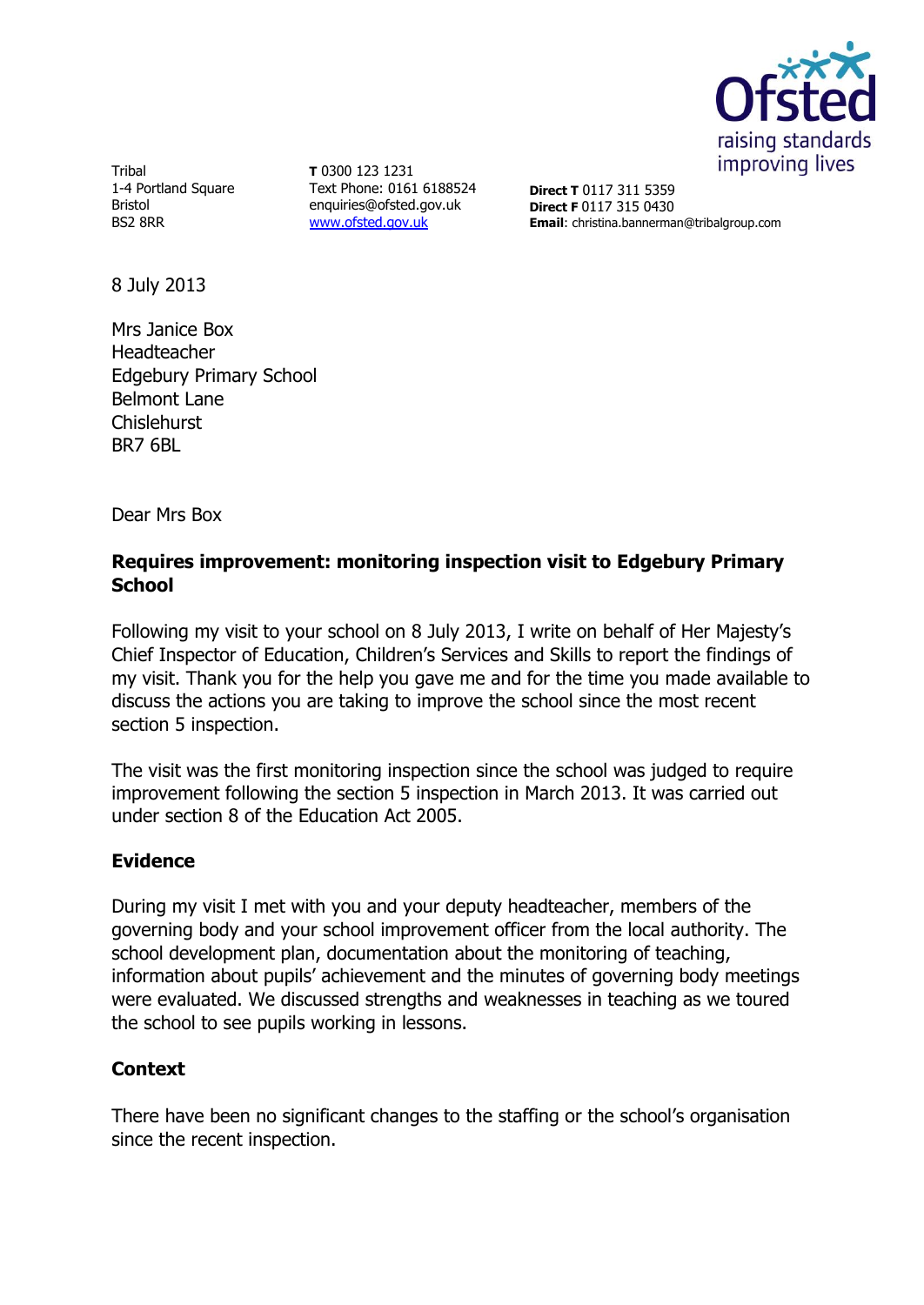

### **Main findings**

You and your deputy headteacher have begun to tackle the areas for improvement identified in the recent inspection and there are signs of improvement in teaching. You have revised your school development plan and it links directly to the priorities relating to teaching and pupils' achievement in mathematics. The plan identifies clear roles and responsibilities, with timescales to test the impact of the school's planned strategies. We agreed that you can refine the plan further by including more specific targets for the progress of groups of pupils, including those benefitting from pupil premium funding. The school development plan does not include sufficient detail about strengthening governance.

You are developing a better quality of teaching by giving teachers clearer, more regular feedback. Some lesson observation forms require more detail about subject specific knowledge and the progress of different pupils in the lessons observed and over time. Training sessions for teachers are starting to help them plan learning that is better suited to pupils' abilities. You are helping teachers become more familiar with what is expected nationally for pupils' progress in Key Stage 1 and 2. The new system for collating achievement information is giving you a clear picture of how well pupils are learning and you are responding quickly where data show that pupils' progress is stalling. By analysing the data for each class and breaking this down by pupil groups you are better able to see patterns over time and hold teachers to account through more robust discussions about pupils' achievement.

You have welcomed links with Farnborough Primary School to help your teachers improve their mathematics teaching. They have befitted from the visit to Farnborough to work with colleagues, observe lessons and see different approaches they can apply to their own teaching. This is complemented by the work with the mathematics consultant from the local authority. In our visits to lessons we saw some good examples of pupils becoming more mathematically literate. You and your deputy headteacher are working well with the mathematics consultant to refine longer term planning to improve mathematics throughout the school.

Governors have drafted an initial improvement plan for developing good governance. However, this has insufficient detail about how governors will develop their work and demonstrate their impact. The governing body is committed to securing the rapid improvement of the school. Despite this commitment the external review of governance has not taken place. Governors have not used guidance, for example, from the National Governors Association, as a starting point to assess their strengths and areas for development. They are not sufficiently conversant with analysing how pupil premium funding is being spent and its impact on the achievement of eligible pupils.

You are helping governors begin to analyse the achievement data you present in your reports. However, governors' understanding of how achievement information at Edgebury compares with national expectations is not secure enough. Governors do not ask challenging questions about the performance of different pupil groups and